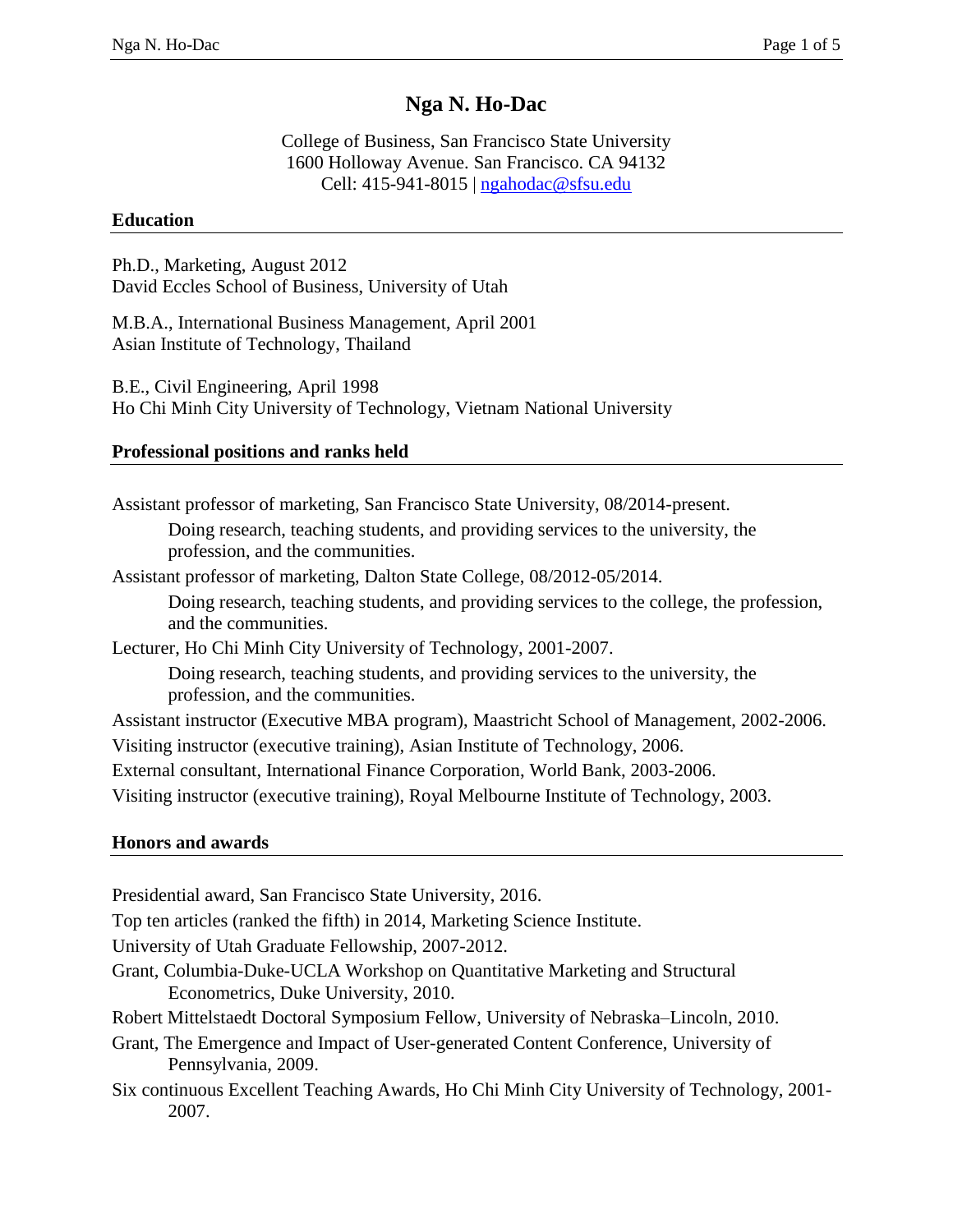- Four Highest GPA Awards granted by the Swiss-AIT-Vietnam Management Development Program, M.B.A. program, Asian Institute of Technology, 1999-2000.
- M.B.A. scholarship (full tuition and stipend) funded by the Government of Switzerland, Asian Institute of Technology, 1999-2001.

Graduation Silver Medal, Ho Chi Minh City University of Technology, 1998.

Shing's Fund award, Ho Chi Minh City University of Technology, 1997.

#### **Teaching experience**

Digital Marketing, San Francisco State University, Fall 2014 to present. Internet and Social Media Marketing, Dalton State College, Spring 2014, 2013. Consumer Behavior and CRM, Dalton State College, Spring 2014, 2013. Marketing Research and Analysis, Dalton State College, Fall 2013, 2012. Sustainable Business Marketing, Dalton State College, Fall 2013, 2012. Retail Marketing, Dalton State College, Fall 2012. Marketing Research, University of Utah, Summer 2010. Principals of Marketing, Pre-MBA, Ho Chi Minh City University of Technology, 2003-2007. Marketing Research, Ho Chi Minh City University of Technology, 2002-2007. Business-to-Business Marketing, Ho Chi Minh City University of Technology, 2001-2007. Marketing Management, Ho Chi Minh City University of Technology, 2002-2007. Business Communication, Ho Chi Minh City University of Technology, 2005-2007. International Marketing, Ho Chi Minh City University of Technology, 2004. Marketing Management, University of Social Science and Humanity, 2003. Management for Engineers, Ho Chi Minh City University of Technology, 2001-2003. Undergraduate thesis advising (about 10 students per year), Ho Chi Minh City University of Technology, 2001-2007.

### **Professional achievement and growth**

#### **Peer-reviewed journal publications**

Ho-Dac, Nga N., Stephen J. Carson, and William L. Moore (2013), "The Effects of Positive and Negative Online Customer Reviews: Do Brand Strength and Category Maturity Matter?" *Journal of Marketing,* 77 (November), 37-53. (Principal author)

Ho-Dac, Nga N. (2005), "Executive Training: Expectation and Buying Process of Companies in the South of Vietnam," *Journal of Science and Technology Development,* 8, 90-96.

Ho-Dac, Nga N. (2005), "Two-Factor Model: A Proposed Model for Service Quality Management," *Economic Development Review,* 125, 20-23.

Ho-Dac, Nga N., Thanh D. Tran, and Hanh M. Tran (2004), "Supermarket Quality Attributes: Survey in Co-op Mart Cong Quynh," *Journal of Science and Technology Development,* 7, 28-32. (Principal author)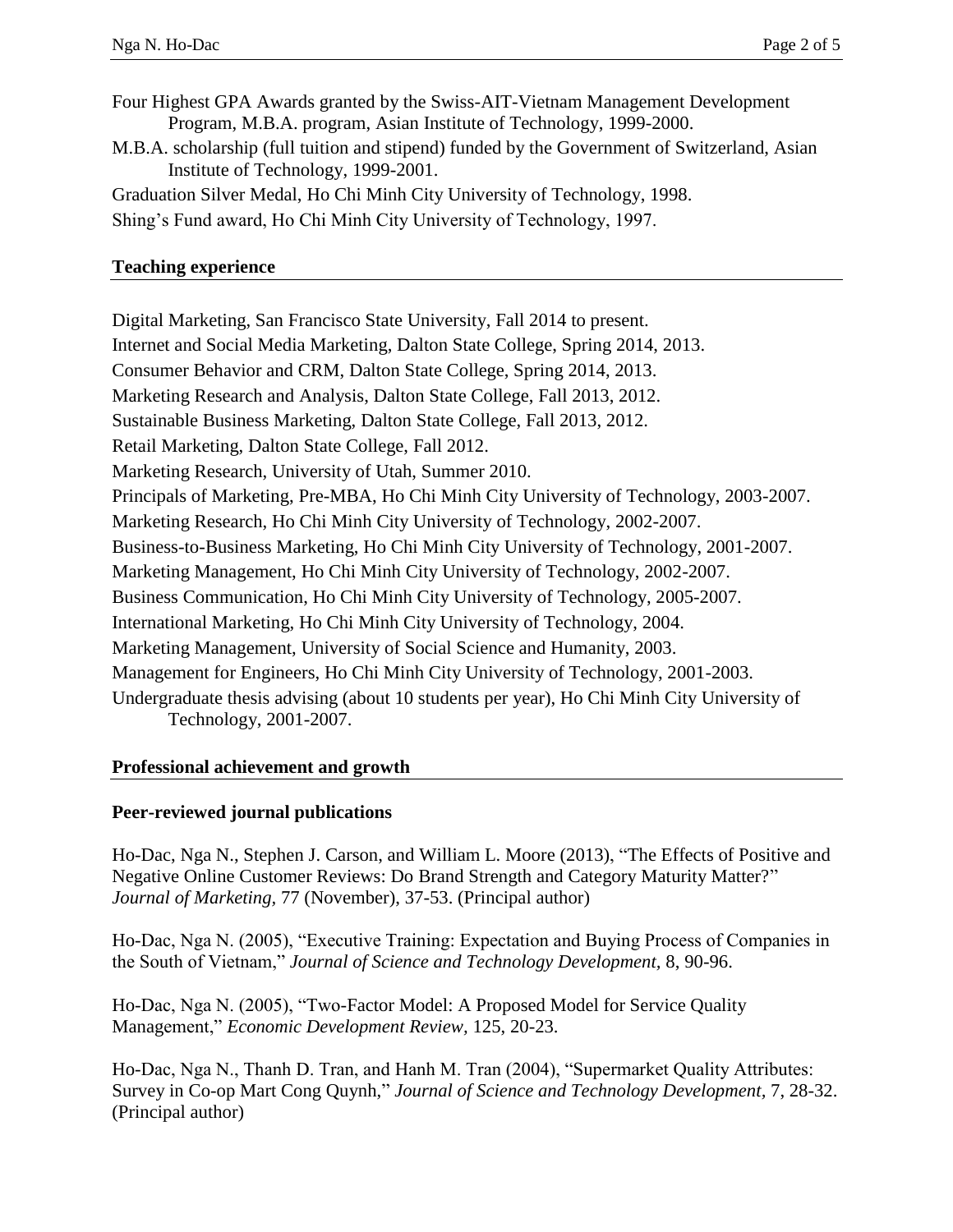## **Edited book**

Vo, Khoi D. and Nga N. Ho-Dac (2006), *Business Negotiation: Competition or Cooperation*, The Youth Publisher, Vietnam. (Authors contributed equally)

## **Book chapter**

Do, Khang B. and Nga N. Ho-Dac (2001), "Service Quality Management: Co-op Mart Nguyen Dinh Chieu" in Truong, Quang, *Vietnam: Gearing up for Integration*, SAV - SOM joint publishing, Thailand. (Editor reviewed)

## **Peer-reviewed proceedings and presentations**

Ho-Dac, Nga N. (2013), "Online User Generated Content and Product Development," *American Marketing Association Summer Educators' Conference*, Boston, MA.

Ho-Dac, Nga N., Stephen J. Carson, and William L. Moore (2012), "The Role of Online User Generated Content and the Interrelationship between Product Development and Product Adoption," *34th ISMS Marketing Science Conference*, Boston, MA. (Principal author)

Ho-Dac, Nga N., Stephen J. Carson, and William L. Moore (2011), "Online Customer Reviews and Product Sales: The Role of Brand Equity," *American Marketing Association Winter Educators' Conference*, Austin, TX. (Principal author)

Ho-Dac, Nga N., Stephen J. Carson, and William L. Moore (2011), "The Role of Brand Equity in Shaping Reaction to Online Customer Reviews," *U-Y Marketing Symposium*, Salt Lake City, UT. (Principal author)

Ho-Dac, Nga N. (2003), "A Proposed Two-Factor Model in the Comparison with Servqual Model," *The 8th International Conference on Marketing and Development*, Bangkok, Thailand.

Ho-Dac, Nga N. et al. (2003), "Executive Training: Expectation and Buying Process of Companies in the South of Vietnam," *The 2nd International Conference on Management Education for the 21st Century*, Hanoi, Vietnam. (Principal author)

Ho-Dac, Nga N. (2002), "Interactive Model: Expectation – Perceived Quality – Satisfaction," *The 8th Conference on Science and Technology*, Ho Chi Minh City University of Technology, Vietnam.

Do, Khang B. and Nga N. Ho-Dac (2001), "The Two-factor Model for Service Quality Management: The Conceptual Development," *International Conference on Management Education for the 21st Century*, Ho Chi Minh City, Vietnam. (Principal author)

## **Invited presentations**

Ho-Dac, Nga N. (2015), "How Product Development Activities Affect Product Adoption," *Hoa Sen Research Seminar*, Ho Chi Minh City, Vietnam.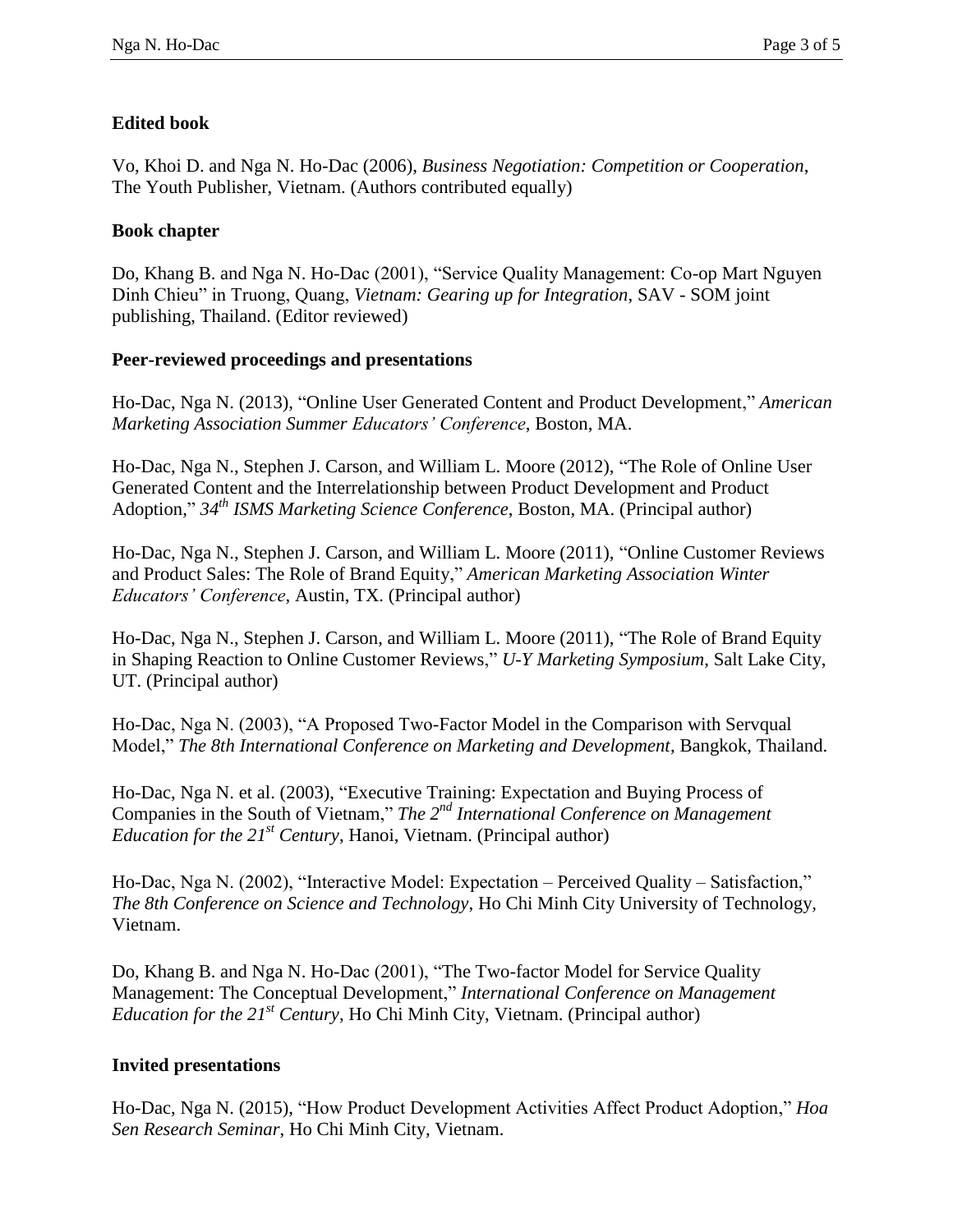Ho-Dac, Nga N., William L. Moore, and Stephen J. Carson (2014), ["Online User Generated](http://kttm.hoasen.edu.vn/sites/default/files/2011/12/22/ugc_ama_extended_abstract.pdf)  [Content and Product Development,](http://kttm.hoasen.edu.vn/sites/default/files/2011/12/22/ugc_ama_extended_abstract.pdf)" *Hoa Sen Research Seminar*, Ho Chi Minh City, Vietnam. (Principal author)

Ho-Dac, Nga N., Stephen J. Carson, and William L. Moore (2013), ["Do Online Customer](http://kttm.hoasen.edu.vn/sites/default/files/2013/08/1094/nga_hdn_et_al_the_effects_of_positive_and_negative_online_customer_reviews_do_brand_strength_and_category_maturity_matter.pdf)  [Reviews Affect Strong and Weak Brands Differently?"](http://kttm.hoasen.edu.vn/sites/default/files/2013/08/1094/nga_hdn_et_al_the_effects_of_positive_and_negative_online_customer_reviews_do_brand_strength_and_category_maturity_matter.pdf) *Hoa Sen Research Seminar*, Ho Chi Minh City, Vietnam. (Principal author)

## **Works in progress**

Ho-Dac, Nga N., William L. Moore, and Stephen J. Carson, "Online User Generated Content and Product Development." Status: manuscript writing.

Ho-Dac, Nga N., "Product Development Activities as Signals: Impact on Product Adoption." Status: data analysis.

Ho-Dac, Nga N. and Kristiina Herold, "Self-Disclosure, Risk Perception, and Protection Behaviors on Social Media." Status: literature review.

### **Selected grants and contracts**

| Business Edge Program (editing training workbooks, developing training materials, and training<br>trainers to develop private enterprises in Vietnam, Laos, and Cambodia), funded by<br>International Finance Corporation, World Bank, 2003-2006. (Co-investigator)           |
|-------------------------------------------------------------------------------------------------------------------------------------------------------------------------------------------------------------------------------------------------------------------------------|
| Assessing Biotechnology Research Projects in the South of Vietnam, funded by the Biotech<br>Center of Ho Chi Minh City, 2005-2006. (Principal investigator)                                                                                                                   |
| Assessing Biotechnology Applications in Ho Chi Minh City, funded by the Department of<br>Science and Technology of Ho Chi Minh City, 2005-2006. (Co-investigator)                                                                                                             |
| Determining the Factors Affecting the Competitiveness of Enterprises in Vietnam's Foodstuff<br>Processing Industry in the Process of Integration, funded by the International<br>Development Research Centre (a Canadian Crown corporation), 2003-2005. (Co-<br>investigator) |
| The Consulting Market in Ho Chi Minh City, funded by the Department of Science and<br>Technology of Ho Chi Minh City, 2004. (Co-investigator)                                                                                                                                 |

Holcim Employee Satisfaction, funded by Holcim Vietnam, 2004. (Co-investigator)

### **Contributions to campus and community**

### **Campus**

Member, All-university teacher education committee, Fall 2015. Organizer, Brown bag seminars, department of marketing, Fall 2015. Participant, Business analytics meeting, Spring 2015.